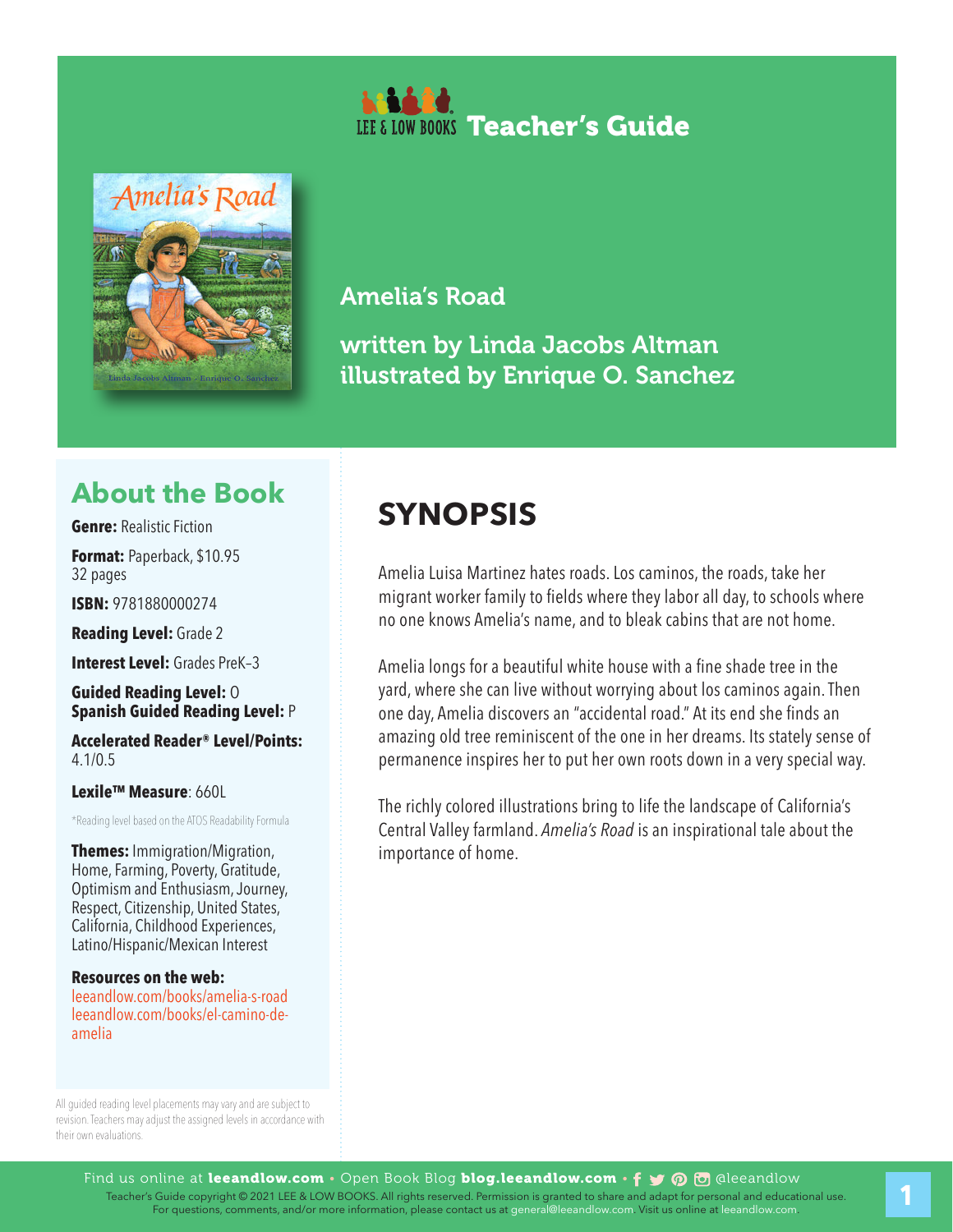

# **BACKGROUND**

#### **Migrant Farm Workers**

Migrant farm workers move from place to place to do seasonal jobs in places like farm fields, orchards, canneries, plant nurseries, or fish/seafood packing plants. Migrant farm workers often move with the harvest seasons and must find different housing each time they move to work at a different job. (There are also seasonal farm workers, who live in the same place but do different jobs in different seasons.) Migrant farm works are paid by the hour, or by the number of pieces or weight of the crops they pick.

#### **Migrant Farm Workers in the United States**

The National Center for Farmworker Heath, Inc. offered these statistics and others from a 2005 report at http://www.ncfh.org/uploads/3/8/6/8/38685499/fs-migrant\_demographics.pdf:

- There were estimated to be over 3 million migrant farm workers in the United States.
- 72% of US farm workers were born in other countries (68% in Mexico).
- 52% of agricultural workers were parents.

#### **Children of Migrant Farm Workers**

According to U.S. Labor laws, children can pick crops when they are as young as ten. Many children in the U.S. take time away from school, or work before and after school on farms to help support their families. Obtaining an education can be challenging when families must move during the school year for work. See https://www.apmreports.org/episode/2019/08/14/the-children-in-thefields for examples of how migrant farm works seek ways to improve educational opportunities for their kids, and programs that support them. The report also includes a profile of a student from a migrant farming family who is the first in his family to attend college.

## **BEFORE READING**

#### **Prereading Focus Questions**

(Reading Standards, Craft & Structure, Strand 5 and Integration of Knowledge & Ideas, Strand 7) (Speaking & Listening Standards, Comprehension & Collaboration, Strands 1 and 2)

Before introducing this book to students, you may wish to develop background knowledge and promote anticipation by posing questions such as the following:

- What kind of jobs might people do on farms? What might be some of the pros and cons of being a farmworker?
- What do you know about the word migrant? (How could it connect to the word migrate?) What do you think a migrant farmworker is?
- What might it be like for kids who have to move to a new place because of their parents' jobs? Have you or someone you know experienced this?
- What helps you feel like you belong somewhere? Do you have any special places where you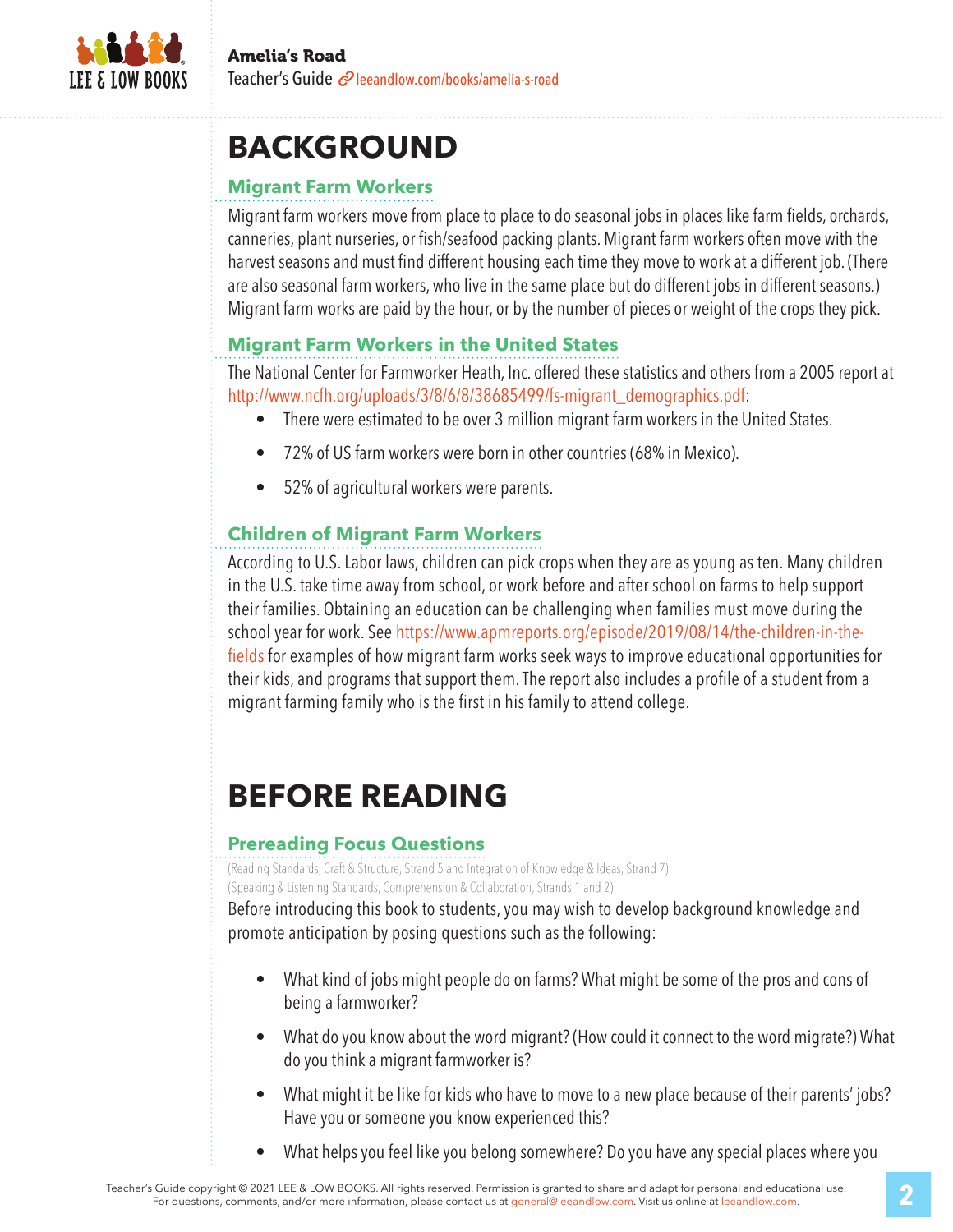

feel at home or at peace? Describe them, and the way they make you feel.

#### **Exploring the Book**

(Reading Standards, Key Ideas & Details, Strand 1; Craft & Structure, Strand 5; and Integration of Knowledge & Ideas, Strand 7) (Speaking & Listening Standards, Comprehension & Collaboration, Strands 1 and 2)

- Talk about the title of the book. Then ask students what they think this book will most likely be about and whom the book might be about. What do they think might happen? What information do they think they might learn? What makes them think that?
- Take students on a book walk and draw attention to the following parts of the book: front and back covers, author/illustrator biography (on jacket back flap), title page, dedication, illustrations, and author's note.

#### **Setting a Purpose for Reading**

(Reading Standards, Key Ideas & Details, Strands 1–3)

Have students read to find out:

- what it's like for Amelia having to move a lot and how she feels about it
- what Amelia discovers, and what she does with that discovery to help herself feel better
- how Amelia grows and changes during the story

Encourage students to consider why the author, Linda Jacobs Altman, would want to share this story with young people.

# **VOCABULARY**

(Reading Standards, Craft & Structure, Strand 4) (Language Standards, Vocabulary Acquisition & Use, Strands 4–6) (Speaking & Listening Standards, Comprehension & Collaboration, Strands 1 and 2)

The story contains several content-specific and academic words and phrases that may be unfamiliar to students. Based on students' prior knowledge, review some or all of the vocabulary below. Encourage a variety of strategies to support students' vocabulary acquisition: look up and record word definitions from a dictionary, write the meaning of the word or phrase in their own words, draw a picture of the meaning of the word, create a specific action for each word, list synonyms and antonyms, and write a meaningful sentence that demonstrates the definition of the word. (Many of the Spanish words can be found in the book glossary, but there are also some that are not included. Students could be encouraged to create a log of these words—they will not be listed here.)

#### **Content Specific**

sunstruck, shanties, labor camps, cabin, crops, harvest, bruise (fruit), footpath

#### **Academic**

labored, grim, cheerless, settle down, occasions, accidental, sturdiest, permanent, advice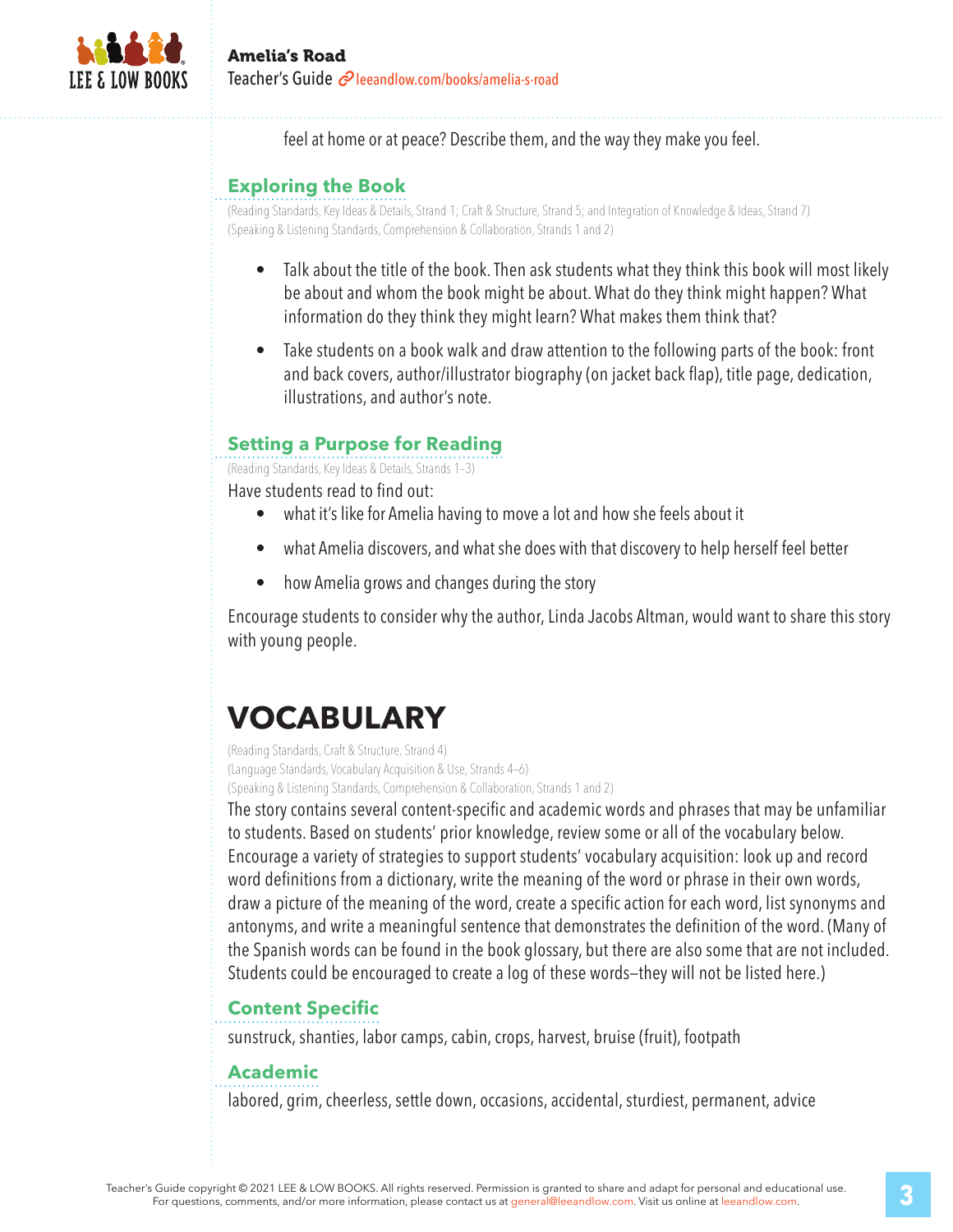

# **AFTER READING**

### **Discussion Questions**

After students have read the book, use these or similar questions to generate discussion, enhance comprehension, and develop appreciation for the content. Encourage students to refer to passages and/or illustrations in the book to support their responses. **To build skills in close reading of a text, students should cite textual evidence with their answers.**

### **Literal Comprehension**

(Reading Standards, Key Ideas & Details, Strands 1–3)

(Speaking & Listening Standards, Comprehension & Collaboration, Strands 1–3 and Presentation of Knowledge & Ideas, Strand 4)

- **1.** What are los caminos? What do they mean to Amelia?
- **2.** What is Amelia's wish for her future?
- **3.** What does Amelia ask her parents when they arrive at Cabin 12. How do they respond? How does that make Amelia feel?
- **4.** What does Amelia do before school? How does she feel about it?
- **5.** What does Amelia discover on the way home from school? How does she describe it? What does she do?
- **6.** How does Amelia's daily routine change once she knows about the accidental road?
- **7.** How does Amelia feel when it's almost time to move? What does she do?
- **8.** What does Amelia find in the trash? What does she do with it?
- **9.** What does Amelia do with the box once it's full? What does she think as she takes her last look at the tree? What does she say?

#### **Extension/Higher Level Thinking**

(Reading Standards, Key Ideas & Details, Strands 2 and 3 and Craft & Structure, Strands 4 and 6)

(Speaking & Listening Standards, Comprehension & Collaboration, Strands 1–3 and Presentation of Knowledge & Ideas, Strand 4)

- **1.** Why do you think Amelia has such strong feelings about roads? What else could those feelings be about?
- **2.** How is Amelia's wish for the future different from her reality?
- **3.** What do you think Amelia' wishes her parents would say when she asks about her birthday? How is this different than their actual response?
- **4.** How is this first day of school different than years past? How does Amelia's experience change her thinking?
- **5.** What is special about the tree Amelia finds on the accidental road? Why do you think the author chose the words she did to describe it?
- **6.** Why does Amelia ask her family members, neighbors and teacher for advice? How do you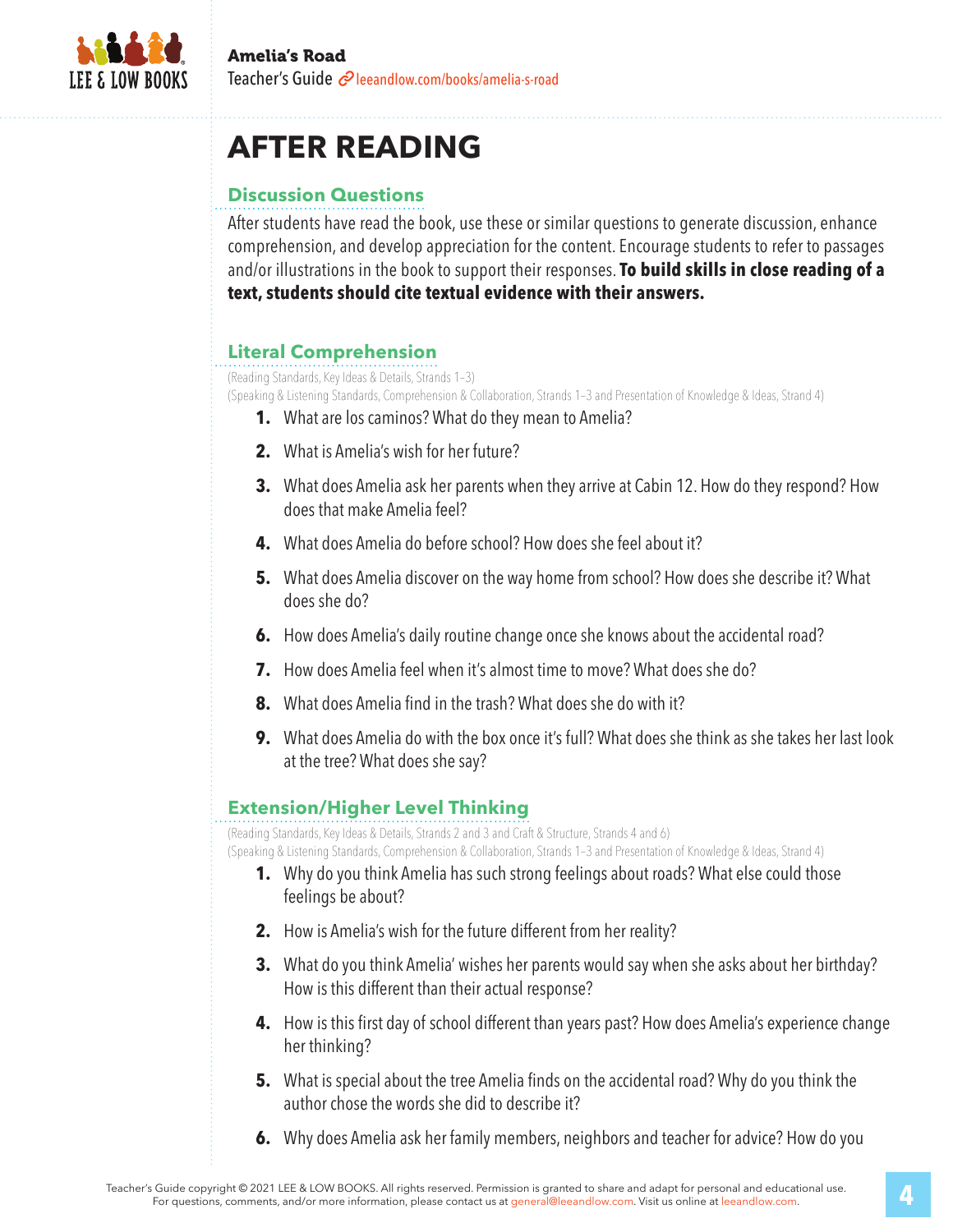

imagine the conversations might have sounded?

- **7.** Why do you think Amelia chooses the things she puts in the metal box? How does the box help her?
- **8.** How does Amelia feel as she leaves her tree and goes down the accidental road back to her cabin for the last time? How did her feelings change during the story?
- **9.** Why do you think the author wrote this story? What ideas do you think she hopes readers will think about or discuss?

#### **Reader's Response**

(Writing Standards, Text Types & Purposes, Strands 1–3 and Production & Distribution of Writing, Strands 4–6)

Use the following questions and writing activities to help students practice active reading and personalize their responses to the book. **Suggest that students respond in reader's response journals, essays, or oral discussion.** You may also want to set aside time for students to share and discuss their written work.

- **1.** Write an imaginary letter from Amelia, as an adult, to Mrs. Ramos. Think about what Amelia would say to her teacher. What impact did Mrs. Ramos have on her? How would Amelia would describe her life during the time that she spent in her class? If you have time, imagine what Mrs. Ramos might write back.
- **2.** Draw a heart map for Amelia. (For an explanation of heart maps and a template, see https:// blog.heinemann.com/heart-mapping-at-home-meaningful-authentic-writing.) What feelings, people, memories, places, things, or questions do you think would be in Amelia's heart, based on the information shared in the text?
- **3.** Create a Venn diagram comparing your own sense of belonging with Amelia's. Label one circle "I feel like I belong when…" and the other "Amelia feels like she belongs when…" After filling in the diagram, write several sentences explaining how you and Amelia are the same and how you're different.
- **4.** Revisit the parts of the book that describe Amelia's tree in the meadow. Notice the words the author uses to communicate its special qualities. Think of a place that is special to you. Write sentences describing it or write a poem about it.

### **ELL Teaching Activities**

(Speaking & Listening Standards, Comprehension & Collaboration, Strands 1–3 and Presentation of Knowledge & Ideas, Strands 4–6) (Language Standards, Vocabulary Acquisition & Use, Strands 4–6)

These strategies might be helpful to use with students who are English Language Learners.

- **1.** Assign ELL students to partner-read the story with strong English readers/speakers. Students can alternate reading between pages, repeat passages after one another, or listen to the more fluent reader.
- **2.** The Spanish version, *El camino de Amelia* (https://www.leeandlow.com/books/el-caminode-amelia) presents amble opportunity here to encourage students to engage with both languages. Have one student read the English translation and one student read Spanish translation (if applicable in your classroom). Both students who are reading the translations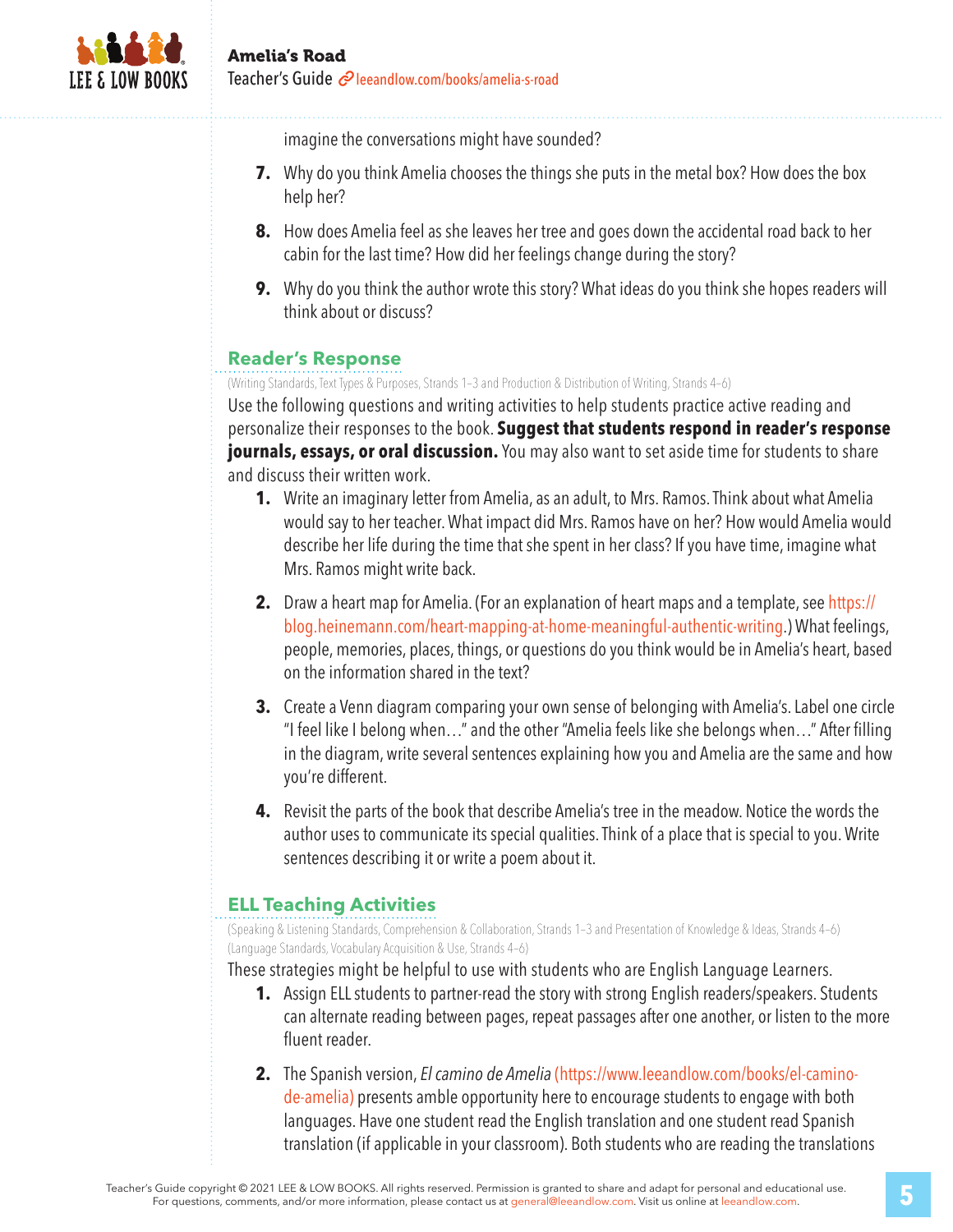

should be biliterate in both English and Spanish. Ask students to compare their experiences. What was it like reading the story in English? What was it like reading the story in Spanish? Have students discuss the different translations and how they are similar/different.

- **3.** Have each student write three questions about the story. Then let students pair up and discuss the answers to the questions.
- **4.** Have students give a short talk about what makes them feel at home. If needed, provide categories such as "place," "people," "food," "things," and "feelings."
- **5.** The book contains some content-specific and academic words that may be unfamiliar to students. Based on students' prior knowledge, review some or all of the vocabulary. Expose English Language Learners to multiple vocabulary strategies. Have students make predictions about word meanings, look up and record word definitions from a dictionary, write the meaning of the word or phrase in their own words, draw a picture of the meaning of the word, list synonyms and antonyms, create an action for each word, and write a meaningful sentence that demonstrates the definition of the word.
- **6.** Gather a box and props to signify the things in Amelia's box (nametag, picture, birthday photo, map, etc.) Unpack your box item by item. Have students find the part in the book most relevant to each item and discuss it.

### **Social and Emotional Learning**

(Reading Standards, Key Ideas & Details, Strands 1-3 and Craft & Structure, Strands 4-6) (Speaking & Listening Standards, Comprehension & Collaboration, Strands 1–3 and Presentation of Knowledge & Ideas, Strand 4) (Writing Standards, Text Types & Purposes, Strands 1–2 and Production & Distribution of Writing, Strands 4–6) (Language Standards, Vocabulary Acquisition & Use, Strands 6)

Social and emotional learning involves being aware of and regulating emotions for healthy development. In addition to understanding one's own feelings, strong socio-emotional development allows individuals to develop empathy for others and to establish and maintain relationships.

Use the following prompts to help students study the socio-emotional aspects of this book.

- **1.** Flip through the pages of the book and focus on the characters' faces on each page. Describe how their faces look and name the emotions they convey. (You might also notice their body language.) Use sticky notes to label various emotions. Ask students to act out specific sections of the story, using their faces and bodies to help convey how Amelia felt. (Examples: Driving to the new farm, picking apples before school, sharing her wish drawing at school, discovering the road and tree, sitting under the tree, burying her box, moving again.)
- **2.** Discuss some of the strategies Amelia uses to manage difficult feelings (e.g., self-talk, finding a peaceful place, asking for advice). Ask students, "How could these strategies help you in your own life? What other strategies could also be helpful?"
- **3.** Discuss how this story might change students' perspectives on welcoming a new student who has recently moved to the area. How might that new student feel? What could other students do to help them?
- **4.** This story is told from Amelia's point of view. How would the story be different if it was told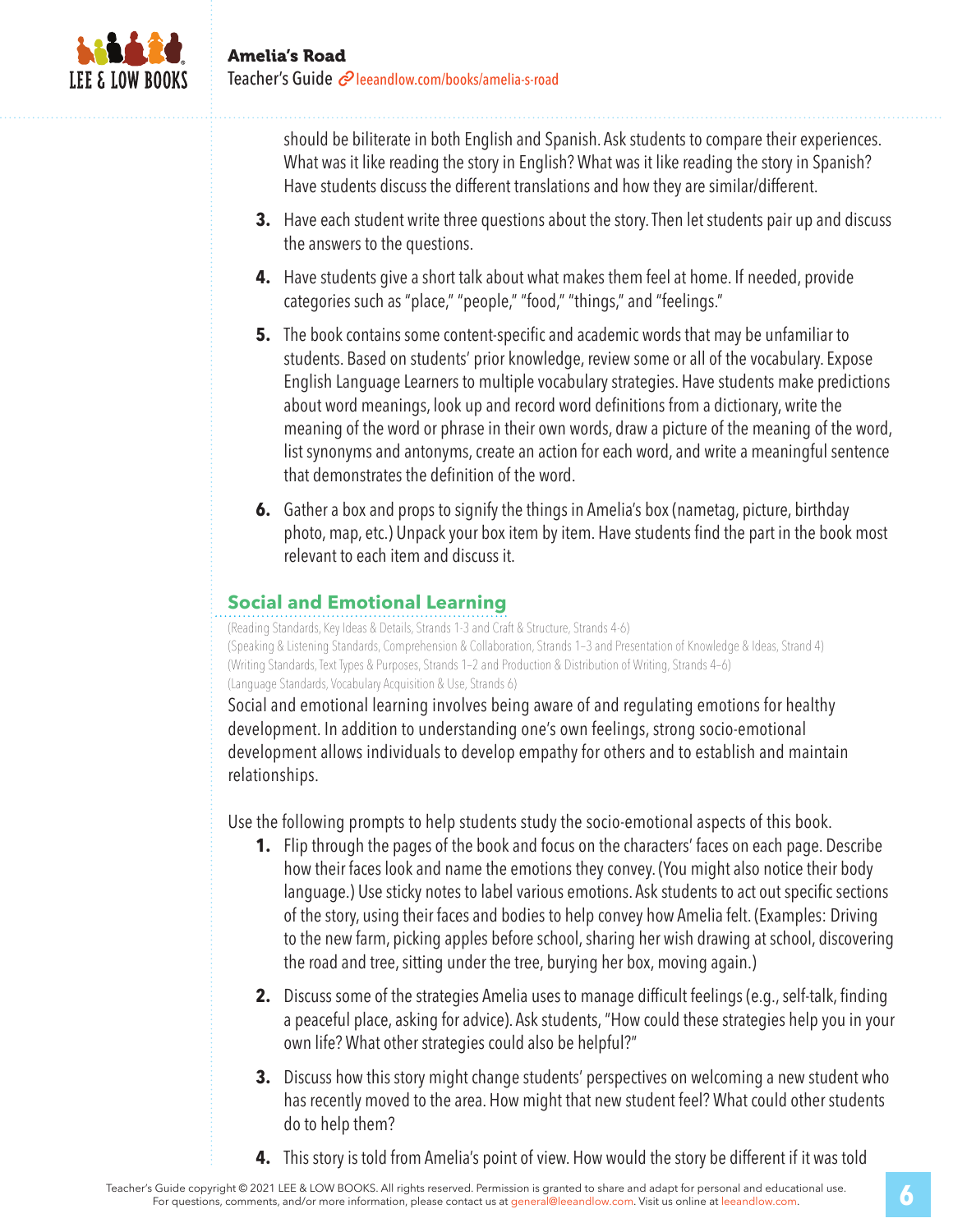

from her parents' point of view? Try telling the story from her parents' perspective. How might they feel about always having to move? What might their hopes and dreams be for their children?

# **INTERDISCIPLINARY ACTIVITIES**

(Introduction to the Standards, page 7: Students who are college and career ready must be able to build strong content knowledge, value evidence, and use technology and digital media strategically and capably)

Use some of the following activities to help students integrate their reading experiences with other curriculum areas. These can also be used for extension activities, for advanced readers, and for building a home-school connection.

### **English/Language Arts**

(Reading Standards, Key Ideas and Details, Strands 1–3, Craft and Structure, Strands 4–6, Integration of Knowledge & Ideas, Strands 7–9, Range of Reading of Text Complexity, Strand 10)

(Writing Standards, Text Types & Purposes, Strands 1–3, Production & Distribution of Writing, Strands 4 and 6, Research to Build & Present Knowledge, Strands 7–9, Range of Writing, Strand 10)

(Speaking and Listening Standards, Comprehension and Collaboration, Strands 1–3, Presentation of Knowledge and Ideas, Strands 4–6)

- Envision a sequel to *Amelia's Road*. Ask students to think about what would happen in the follow-up story. Who would they choose to write about and why? What would happen in their story? Encourage students to create their sequel with accompanying illustrations.
- Read other books that describe characters wishing for their own space, such as *My Very Own Room/Mi propio cuartito* (https://www.leeandlow.com/books/my-very-own-room-mi-propiocuartito), *A Space for Me* (https://www.leeandlow.com/books/a-space-for-me), or *Zora Hurston and the Chinaberry Tree* (https://www.leeandlow.com/books/zora-hurston-and-the-chinaberrytree). What do the main characters of these books have in common? What are the creative ways the main characters come up with to have their own spaces? Why was their own space important and necessary for the main characters?
- Read other books about the experiences of farming families. Compare and contrast the characters' experiences in several different stories, such as *Amelia's Road*, *First Day in Grapes*  (https://www.leeandlow.com/books/first-day-in-grapes), and *Sweet Potato Pie* (https://www. leeandlow.com/books/sweet-potato-pie).
- Use passages from the book to study narrative writing craft strategies. For instance, use the description of how Amelia fills and buries her box to model the writing strategy "show, don't tell." See additional articles for support on how to teach students about this particular technique of writing (https://www.amle.org/BrowsebyTopic/WhatsNew/WNDet/TabId/270/ ArtMID/888/ArticleID/138/Activities-for-Image-Driven-Writing.aspx) (https://www.csustan.edu/ sites/default/files/groups/Writing%20Center/documents/showingvstelling\_revised.pdf). Or, review sections of the text that include Amelia's internal monologue, thoughts, and feelings. Use these as examples to encourage students to include these elements in their own narrative writing.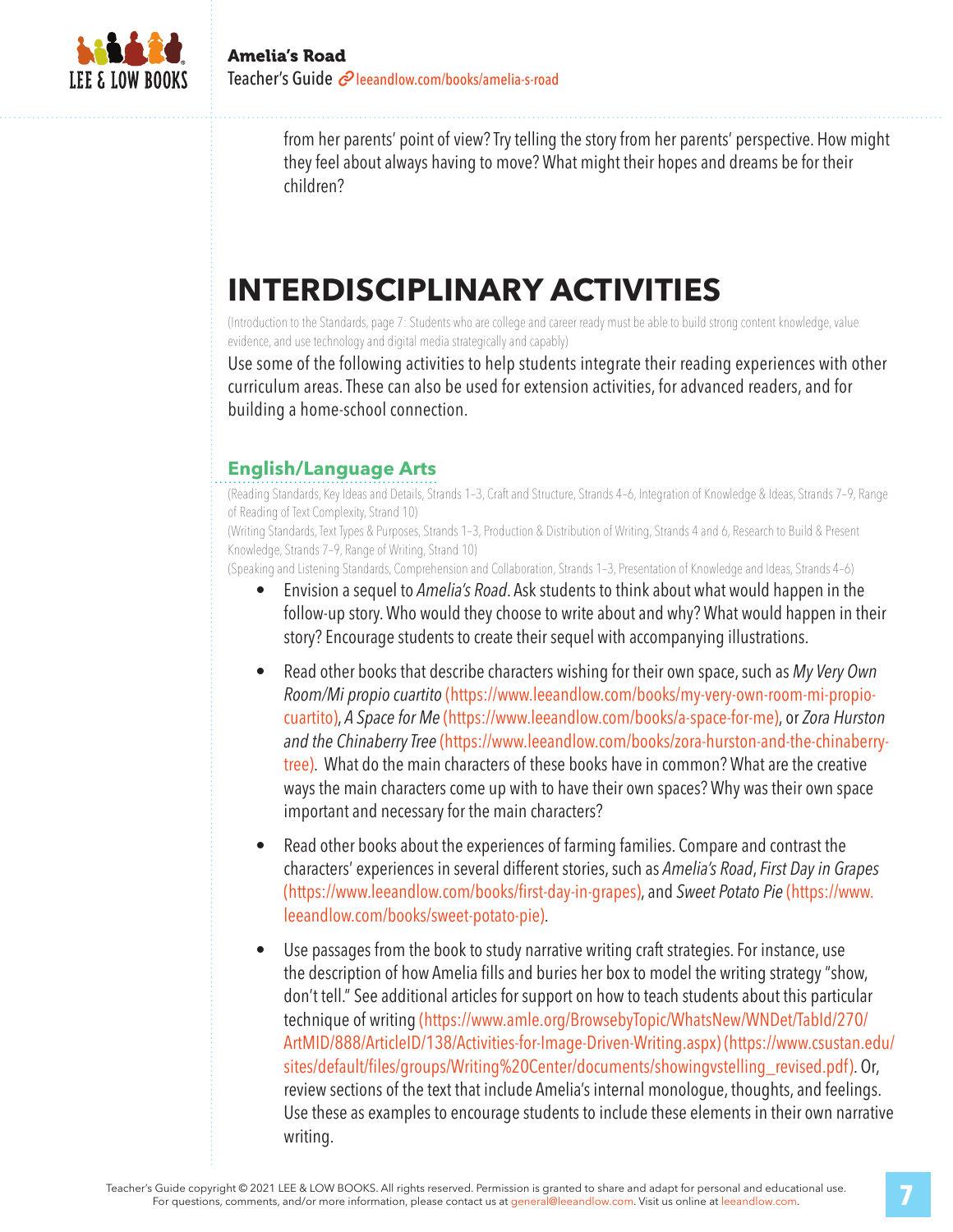

• Have an author study of Linda Jacobs Altman with *Amelia's Road* and some of her other books, including *Singing With Momma Lou* (https://www.leeandlow.com/books/singing-withmomma-lou) and *The Legend of Freedom Hill* (https://www.leeandlow.com/books/the-legendof-freedom-hill). Make connections between the texts. What themes do the books have in common? How are the characters similar? How are they different? What do you think author Linda Jacobs Altman's message is to her readers across all the books?

#### **Social Studies, Geography & STEM**

(Reading Standards, Key Ideas and Details, Strands 1–3, Craft and Structure, Strands 4–6, Integration of Knowledge & Ideas, Strands 7–9, Range of Reading of Text Complexity, Strand 10)

(Writing Standards, Text Types & Purposes, Strands 1–3, Production & Distribution of Writing, Strands 4 and 6, and Research to Build & Present Knowledge, Strands 7–9, Range of Writing, Strand 10)

(Speaking and Listening Standards, Comprehension and Collaboration, Strands 1–3, Presentation of Knowledge and Ideas, Strands 4–6)

- Learn more about what crops are grown in different parts of the United States. Create a mural map with labels or pictures of different fruits and vegetables. Imagine some routes migrant farmworkers might take to find work in different seasons. You might include a study of the book *Yum! ¡Mmmm! ¡Qué Rico! Americas' Sproutings* (https://www.leeandlow.com/books/ yum-mmmm-que-rico-americas-sproutings).
- Have students choose issues related to farm work and farmworkers' rights, research them, and engage in a debate. (For instance, students could take the positions of farm owners and farmworkers in a debate over child labor laws or farmworker exposure to hazards, or of a school administrator and a farming parent on educational needs of migrant students).
- Have students research Cesar Chavez and the Farmworkers' Movement. Discuss potential connections to the book, for instance, how Chavez's work might have changed conditions for Amelia's family. Information at https://eji.org/news/history-racial-injustice-farmworkersmovement/ or https://kids.britannica.com/kids/article/Cesar-Chavez/352941 can provide a good starting point.

#### **Art, Media & Music**

(Reading Standards, Key Ideas and Details, Strands 1–3, Craft and Structure, Strands 4–6, Integration of Knowledge & Ideas, Strands 7–9, Range of Reading of Text Complexity, Strand 10)

(Writing Standards, Text Types & Purposes, Strands 1–3, Production & Distribution of Writing, Strands 4 and 6, Research to Build & Present Knowledge, Strands 7–9, and Range of Writing, Strand 10)

(Speaking and Listening Standards, Comprehension and Collaboration, Strands 1–3, Presentation of Knowledge and Ideas, Strands 4–6)

- Have students use watercolors or tempera paints to create paintings of their mental images of Amelia's "accidental road" through the meadow or her special tree, using text evidence to support their artistic decisions.
- Have students photograph places or details that make them feel like they belong around your school campus or surrounding community. Create a photo essay book or bulletin board exhibit about belonging or feeling at home.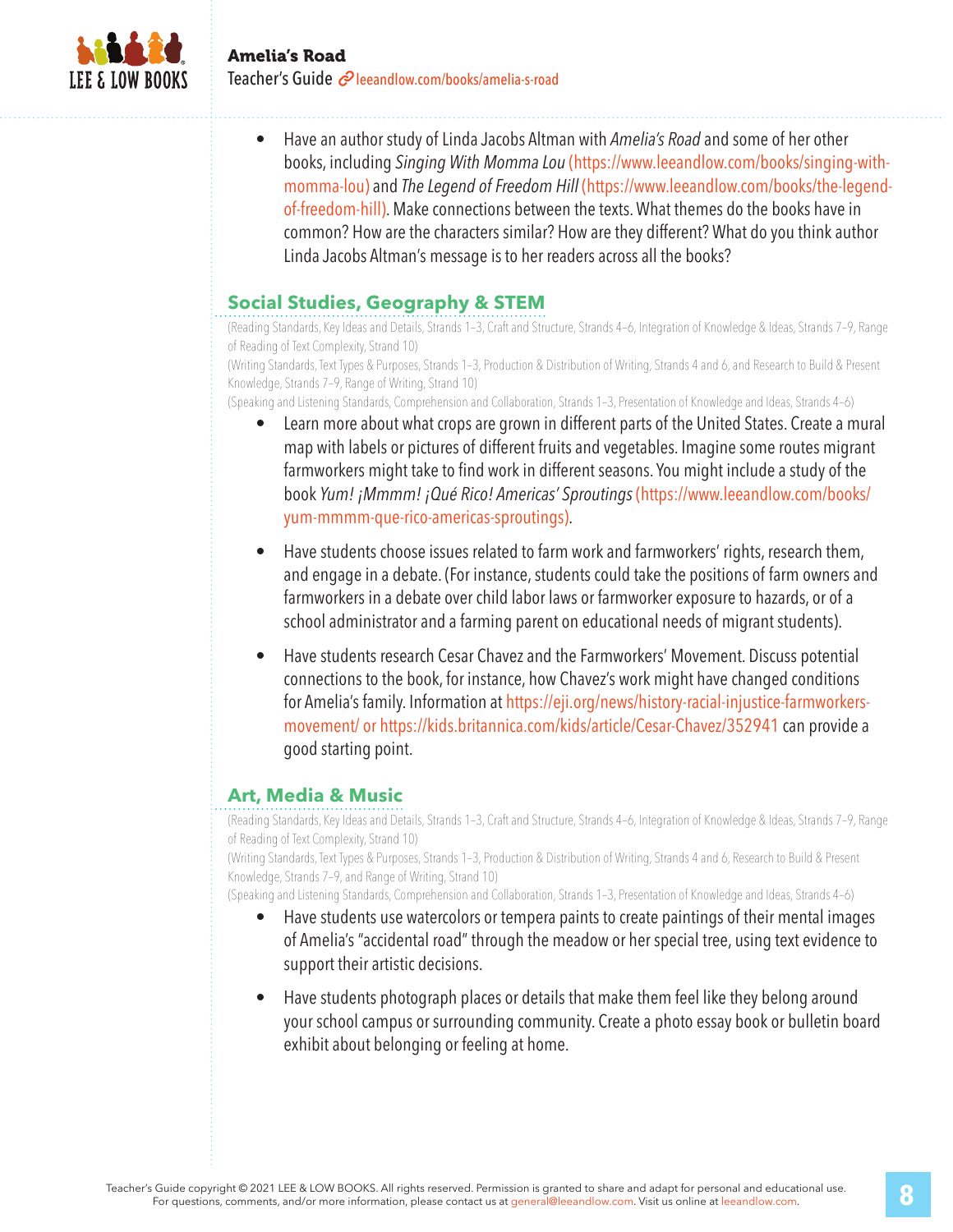

#### **School-Home Connection**

(Reading Standards, Integration of Knowledge and Ideas, Strands 7 and 9) (Writing Standards, Text Types & Purposes, Strands 1-3, Production & Distribution of Writing, Strand 4, and Research to Build & Present Knowledge, Strands 7-9, Range of Writing, Strand 10)

(Speaking and Listening Standards, Comprehension and Collaboration, Strands 1-3, Presentation of Knowledge and Ideas, Strands 4-6)

- As a class, brainstorm questions for adults related to their experiences with moving—or lack thereof—as children. Include questions about their feelings about moving, any arrival or goodbye rituals they had, and memories of special places. Share responses at school and discuss connections among them.
- Arrange visits (in-person or virtual) with individuals connected to the agricultural industry. Prepare questions with students to help them build more context for understanding the experiences of Amelia and her family.